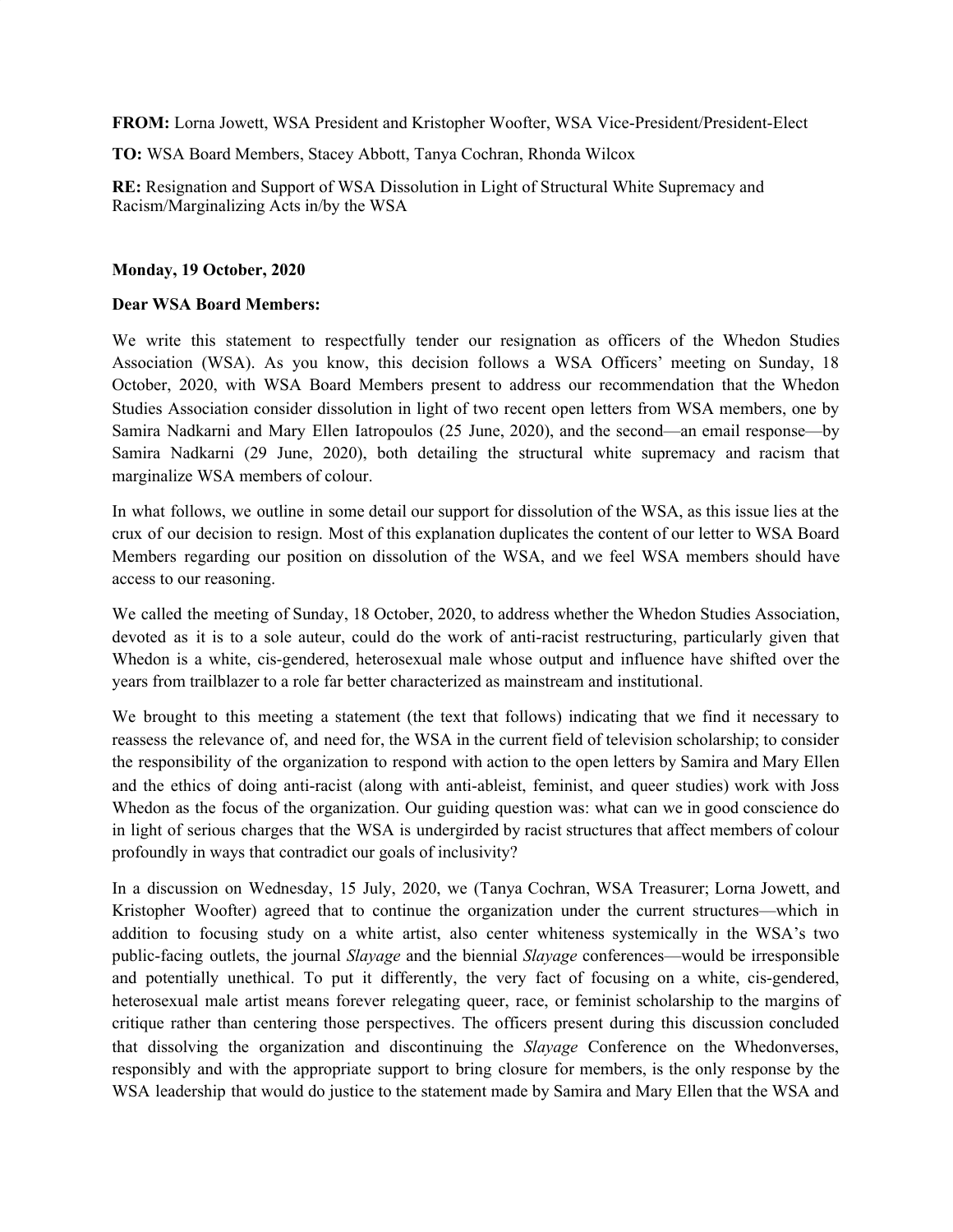its public-facing scholarly efforts in their current form create an unsafe and unsupportive environment for people of color and other marginalized folks. Because the journal *Slayage* operates independently as an adjunct to the organization, decisions about how it might move forward to address these concerns should, we felt, be left to its editors.

In what follows, we outline in more detail the reasoning behind our decision to resign as well as recommend dissolving the organization.

## **On the Current Relevance and Purpose of the WSA and "Whedon Studies"**

The open letters by Samira and Mary Ellen have challenged us to evaluate the relevance of the WSA and the notion that "Whedon Studies" may now be an anachronism where it once was a radical and necessary force. Some of us have had conversations in recent years about whether the organization, conference, and journal focused on this single artist might have fulfilled their purpose.

It is clear to us (Lorna, Kristopher, and Tanya) that part of what we must reflect upon here is that our own relevance as an organization is tied up with Whedon's potentially diminishing relevance as a creator as well as emerging allegations about his personal and professional conduct. Whedon's texts themselves will echo forward, but the idea of "Joss Whedon" as an area of study has run its course. Leaving aside the scholarly relevance of a focus on "Joss Whedon," this name itself centers whiteness, white artists, and mainstream television production that continually excludes people of color behind and in front of the camera or features them as token presences to supplement a narrative and thematic focus on white protagonists, perspectives, and realities, thus perpetuating whiteness and white supremacy in the media industry and in its representations.

# **The Ethics of Doing Anti-racist Work: Why a Name Change Isn't Enough**

This last point above raises the question of ethically doing anti-racist work in an organization that is made up of, and run by, an overwhelmingly white group of scholars. Many would say that the WSA has done admirable work in terms of feminist studies, but how many can say that "Joss Whedon" is a critical site for intersectional analyses of race, gender, and class? The open letter by Samira and Mary Ellen identifies ongoing harm caused by both our actions and inaction as an organization, in the journal, and at conferences. The "Sineya Awards"—sponsored and funded by Samira, and itself named for problematic representation of a token Black character who represents the "primitive" first Slayer—was created to address the WSA's very palpable weaknesses in supporting scholars of color, not just financially, but also emotionally and intellectually. That there are two such awards every conference is a direct response to this centering of whiteness in the WSA, for example, in that it is based on the idea that no person of color should have to stand up on stage alone.

As Samira and Mary Ellen made plain in their original letter, and as Samira indicated in her response to the WSA's egregious error of forwarding her a racist response to that original letter, the WSA participates not only in systemic racism as an organization, but also perpetuates racism in more direct forms. That these more direct forms were the result of ignorance or bad judgment on the part of the WSA leadership past and present make them no less unconscionable. While the WSA, its conferences, and its publication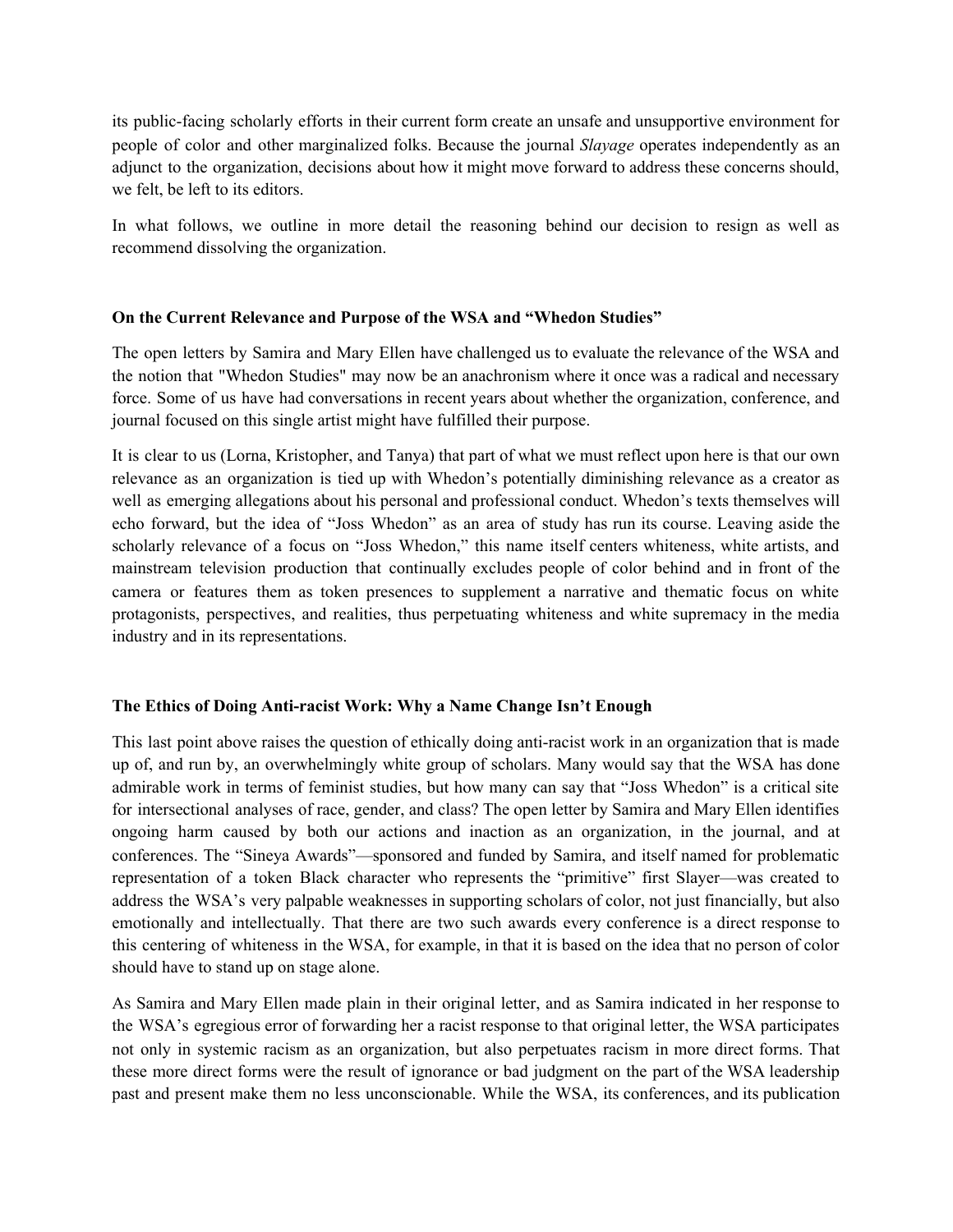have always modeled themselves on principles of inclusion, and of encouraging scholarship on and by racialized minorities, we clearly have not done enough.

We must acknowledge that the WSA has always *seen itself* as inclusive, but that it has not effectively *heard* and uplifted voices of critique and dissent about the image the organization holds of itself.

We must acknowledge that the "sense of chosen family and community" frequently offered as a reason to keep the WSA going is not always and not always felt as inclusive, despite what efforts we have made, and also, significantly, despite generous critical comments over the years upon which we have failed to thoroughly act. Regardless of the genuine desire to create a welcoming ethos, the WSA family has *not* always been welcoming and comfortable for the members who need this feeling of welcome the most.

It is possible that dissolving the organization might seem merely a grand, ceremonial gesture, at best—and a convenient and quick response by a leadership sitting uncomfortably with its white fragility and unwilling to do the work, at worst. Neither is the case from our perspective. We believe that the only appropriate way to acknowledge that the organization is literally *stilled* by these accusations as it is currently structured, by a centralized administration of white scholars devoted to study of a white artist, is to dissolve the WSA.

## **Regarding the WSA as "Chosen Family"**

We believe strongly that our conclusions about dissolution are informed and justified, and that 1) personal, emotional connections to the WSA community and 2) nostalgia regarding the support offered by that community are not sufficient reasons for us to continue the organization, even though they are reasons to continue our friendships. Many members have and likely will express their feelings of camaraderie and chosen family as a reason to continue the organization, but the "we" of Whedon Studies, as Samira and Mary Ellen have pointed out so strikingly, is not felt as inclusive of all members. In other words, the familial bonding experienced by many members of the organization has not extended to every member, particularly those of color, but also potentially members with disabilities, gender non-binary members, and neurodiverse members, among others.

We understand that many will feel that our thoughts do not represent their experience. However, the majority of members of the WSA are not representative of the members most harmed by our current organizational structure and practices. When members of the organization say "we," we center whiteness, white experience, and white ("color-blind") scholarship. In institutional terms, the WSA is white: centered upon a white artist, made up almost exclusively of white scholars, organized and run by white scholars, and largely publishing and presenting scholarship that fails to consistently investigate representations of race, whiteness, and white supremacy.

Many members also will cite the WSA as a source of mentorship for their scholarship, and they will be justified in doing so. We do not wish to minimize the important work the organization has done, including for ourselves and our own scholarship and careers. At the same time, this work is not a reason to continue the organization as it stands. Furthermore, as noted, this scholarship is traditionally a marker of centering and centered whiteness in academia and academic organizations. Globally, this historical moment demands that certain institutions and structures be dissolved so that together we can imagine and create new ones rooted from their inception in collective liberation.